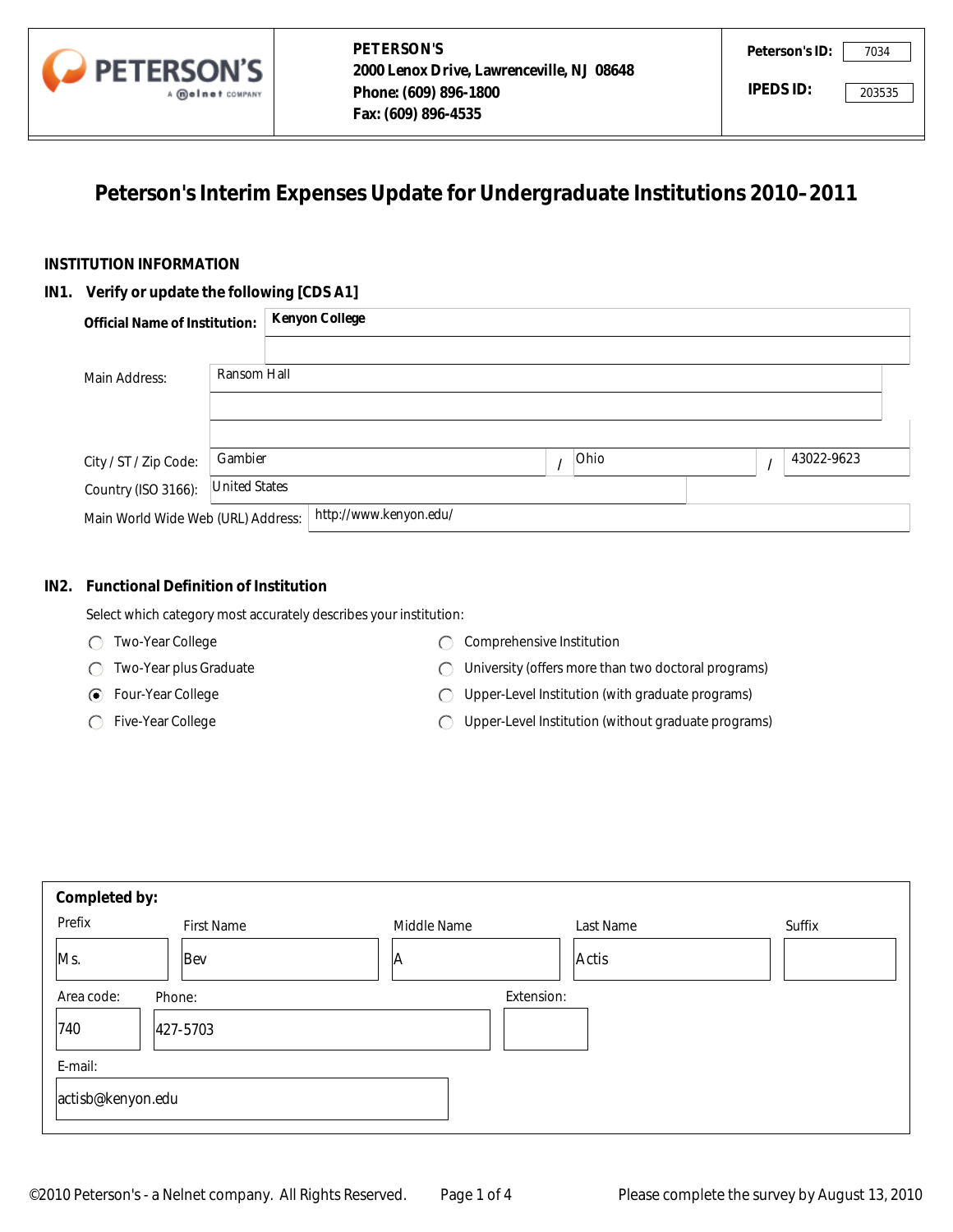### **EX1. TYPICAL UNDERGRADUATE FULL-TIME TUITION [CDS G1]**

If undergraduate charges are not reported in U.S. dollars, specify the applicable currency:

List the typical tuition, required fees, and room and board for a full-time undergraduate student for the FULL 2010-11 academic year. A full academic year refers to the period of time generally extending from September to June; usually equated to two semesters or trimesters, three quarters, or the period covered by a four-one-four plan. Required fees include only charges that all full-time students must pay that are not included in tuition (e.g., registration, health, or activity fees.) Do not include optional fees (e.g., parking, laboratory use). Expenses reported last year by your institution have been preprinted in the grids below. Please feel free to submit a complete tuition and fee schedule in lieu of updating this question.

| Specify the typical number of units (i.e.,<br>credits, courses) taken by a full-time under-<br>graduate student in a FULL academic year: | 32 | 2010-11<br>-of- credits | 32 | 2009-10<br>$-$ <i>of</i> $  {\bf c}$ redits |  |
|------------------------------------------------------------------------------------------------------------------------------------------|----|-------------------------|----|---------------------------------------------|--|
| <b>PRIVATE INSTITUTIONS:</b>                                                                                                             |    |                         |    |                                             |  |
| Tuition for all students                                                                                                                 |    | 39,420.00               |    | 39,810.00                                   |  |
| <b>PUBLIC INSTITUTIONS:</b>                                                                                                              |    |                         |    |                                             |  |
| In-District Tuition:                                                                                                                     |    |                         |    |                                             |  |
| In-State:                                                                                                                                |    |                         |    |                                             |  |
| Out-of-State:                                                                                                                            |    |                         |    |                                             |  |
| International Students--non-resident aliens:                                                                                             |    |                         |    |                                             |  |

### **TYPICAL UNDERGRADUATE FULL-TIME REQUIRED FEES [CDS G1]**

| Full-Time (full academic year): | 1,480.00 |
|---------------------------------|----------|
|                                 |          |

9,500.00 7,260.00

1,480.00 1,170.00

## **UNDERGRADUATE HOUSING [CDS G1]**

| Room & Board: | 9,500.00 |
|---------------|----------|
| Room Only.    |          |

#### **ESTIMATED EXPENSES [CDS G5] 2010-11 2009-10**

|                  | <b>Residents</b> | <b>Commuters</b><br>living at home | Commuters not<br>living at home | <b>Residents</b> |
|------------------|------------------|------------------------------------|---------------------------------|------------------|
| Books & Supplies | 1,800.00         |                                    |                                 | 1,300.00         |
| Room Only        |                  |                                    |                                 |                  |
| Board Only       |                  |                                    |                                 |                  |
| Transportation   | 1,080.00         |                                    |                                 | 1,130.00         |
| Other            |                  |                                    |                                 |                  |

 if your institution charges an additional one-time required fee above and beyond the tuition, fees, and estimated expenses listed above, specify the amount:

**If your institution charges a comprehensive fee (covering tuition, fees, room and board) please specify the fee: [CDS G1]:**

| 2009- |  | -10 |  |
|-------|--|-----|--|

| Commuters not<br>living at home | <b>Residents</b> | <b>Commuters</b><br>living at home | Commuters not<br>living at home |
|---------------------------------|------------------|------------------------------------|---------------------------------|
|                                 | 1,300.00         |                                    |                                 |
|                                 |                  |                                    |                                 |
|                                 |                  |                                    |                                 |
|                                 | 1,130.00         |                                    |                                 |
|                                 |                  |                                    |                                 |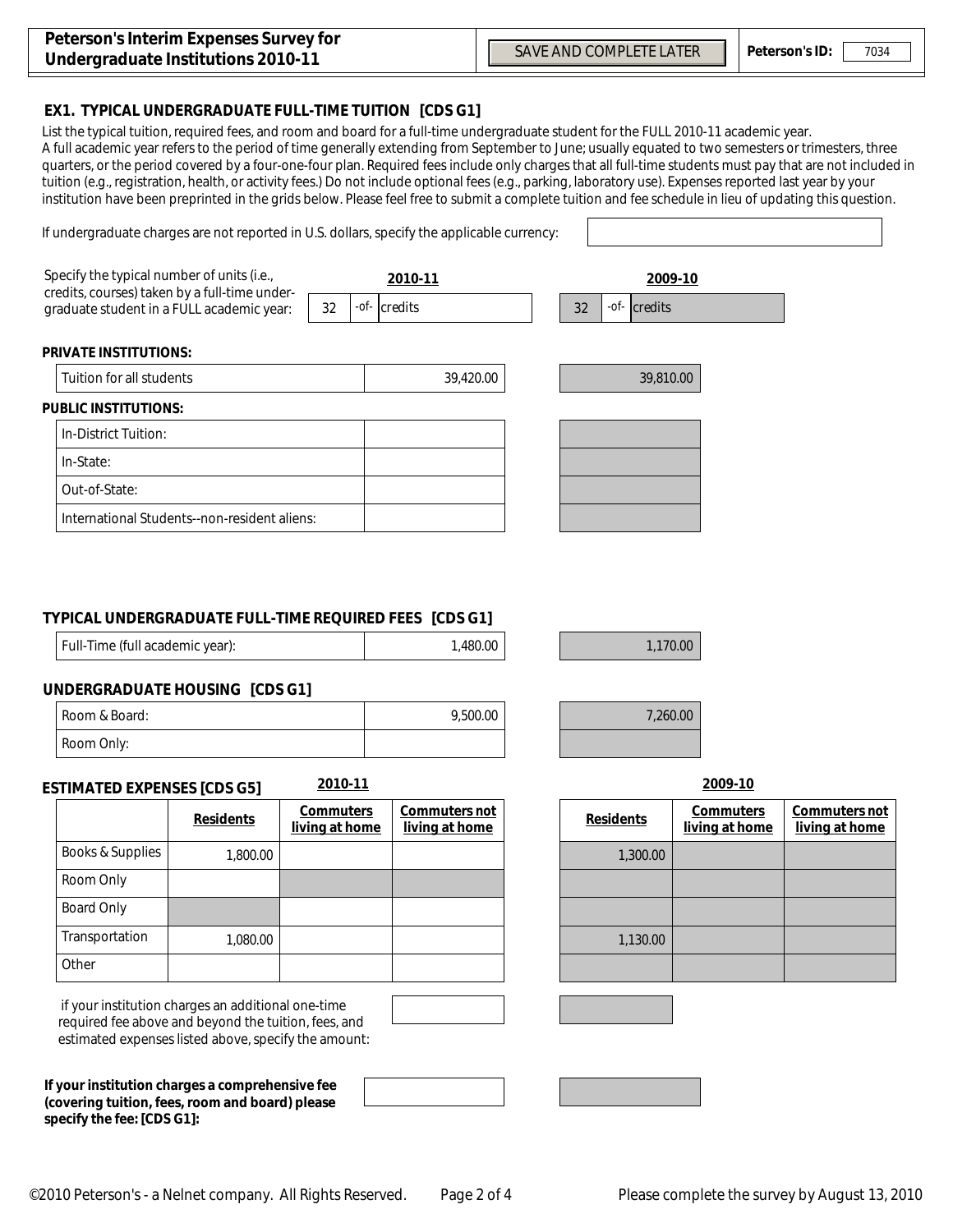$\left| \mathbf{v} \right|$ 

 $\overline{\phantom{0}}$  $\overline{\phantom{0}}$ 

#### **EX2. TYPICAL UNDERGRADUATE PART-TIME TUITION --** List the typical per-unit charges paid by part-time students.

#### **a. Typical Part-Time Tuition**

| <b>PRIVATE INSTITUTIONS:</b> | 2010-11 |                      | 2009-10 |
|------------------------------|---------|----------------------|---------|
| Tuition for all students     | -per-   |                      | -per-   |
| <b>PUBLIC INSTITUTIONS:</b>  |         |                      |         |
| In-District Tuition:         | -per-   |                      | -per-   |
| In-State:                    | -per-   |                      | -per-   |
| Out-of-State:                | -per-   | $\blacktriangledown$ | -per-   |

#### **b. Typical Required Fees for Part-Time Students**

| Per-credit fees: | $-per-$ |  |
|------------------|---------|--|
| Per-term fees:   | $-per-$ |  |

| $-per-$ | ı |
|---------|---|
| $-per-$ | ı |

#### **EX3. OTHER UNDERGRADUATE NON-RESIDENT EXPENSES**

If your institution offers reduced tuition and/or fees for nonresidents based on an agreement with other states, counties or other regional arrangement, please specify the typical undergraduate full-time tuition and required fees:

#### **2010-11 2009-10**

| <b>Full Time Tuition:</b> |  |
|---------------------------|--|
| <b>Mandatory Fees:</b>    |  |

| Please list the geographic areas (e.g., states, counties etc.) or participating institutions covered by this agreement as well as any special |  |
|-----------------------------------------------------------------------------------------------------------------------------------------------|--|
| features that apply to this program:                                                                                                          |  |

**2010-11 2009-10**

|      | <u>_______</u>                               |    |
|------|----------------------------------------------|----|
|      | <u> The Common State Common State Common</u> | __ |
|      |                                              |    |
|      |                                              |    |
|      | the contract of the contract of the          |    |
|      |                                              |    |
|      |                                              |    |
| ____ |                                              |    |
|      |                                              |    |